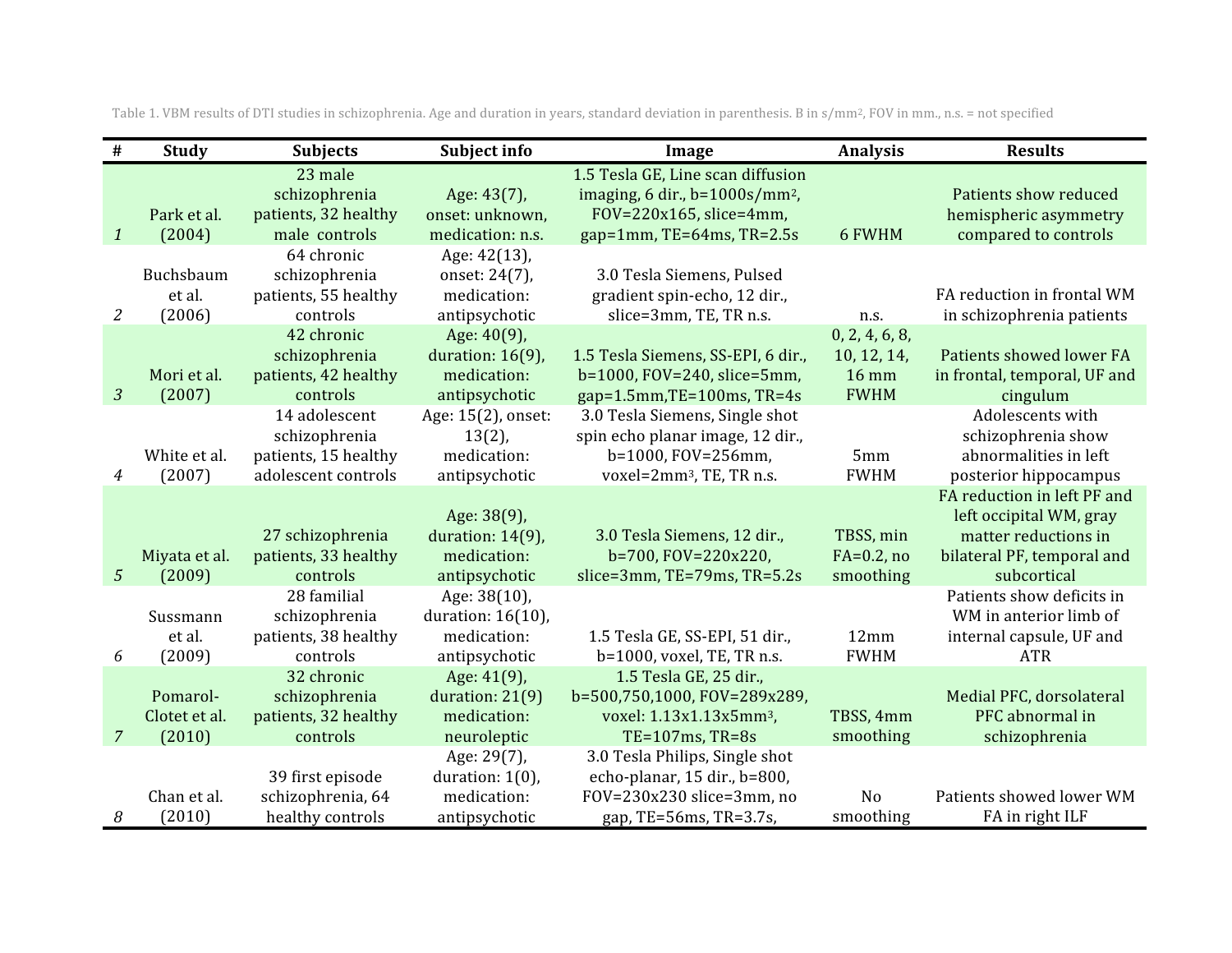| #                         | <b>Study</b>                 | <b>Subjects</b>                                                           | Subject info                                                           | Image                                                                                                                     | <b>Analysis</b>                                                                     | <b>Results</b>                                                                                        |
|---------------------------|------------------------------|---------------------------------------------------------------------------|------------------------------------------------------------------------|---------------------------------------------------------------------------------------------------------------------------|-------------------------------------------------------------------------------------|-------------------------------------------------------------------------------------------------------|
|                           | Kanaan et al.                | 33 schizophrenia<br>patients, 43 healthy                                  | Age: 32(10),<br>duration: $7(7)$ ,<br>medication:                      | GE signal LG, 64 dir.,<br>b=1300s/mm <sup>2</sup> , FOV=240,<br>voxel=2.5mm <sup>3</sup> ,                                |                                                                                     | Sign. difference<br>between patient and<br>control group in FA in                                     |
| $\boldsymbol{\mathit{1}}$ | (2006)                       | controls                                                                  | antipsychotic                                                          | TE=107ms, TR=n.s.                                                                                                         | ROI of genu of CC                                                                   | genu of CC                                                                                            |
| $\overline{2}$            | Jones et al.<br>(2006)       | 14 male<br>schizophrenia<br>patients, 14 healthy<br>male controls         | Age: 34(9),<br>duration: 8,<br>medication:<br>antipsychotic            | 1.5 Tesla GE, b=1300,<br>FOV=240x240.<br>voxel= $2.5$ mm <sup>3</sup> , gap=0mm,<br>TE=107ms, TR=n.s.                     | FA>0.15, ROI of<br>cingulum, UF, SLF, IFOF                                          | Lower FA only in left<br>SLF in younger patients,<br>not in older patients<br>compared to controls    |
| $\mathfrak{Z}$            | Price et al.<br>(2007)       | 18 first episode<br>psychosis patients,<br>21 healthy controls            | Age: 25,<br>duration: $1(1)$ ,<br>medication:<br>antipsychotic         | 1.5 Tesla GE, SS-EPI, 54<br>dir., b=1000,<br>FOV=220x220,<br>slice=2.3mm, TE=96ms,<br>TR=n.s.                             | Probabilistic,<br>angle<180deg, ROI in<br>cc                                        | Altered inter-<br>hemispheric<br>connectivity due to<br>reduced FA in CC in<br>first episode patients |
| 4                         | Price et al.<br>(2008)       | 19 first episode<br>psychosis patients,<br>23 healthy controls            | Age: $25(6)$ ,<br>duration: $1(1)$ ,<br>medication:<br>antipsychotic   | 1.5 Tesla GE, SS-EPI, 54<br>dir., b=1000,<br>FOV=220x220,<br>slice=2.3mm, TE=96ms,<br>TR=n.s.                             | Probabilistic, ROI in UF                                                            | Altered distribution of<br>FA in UF in first episode<br>patients compared to<br>controls              |
| 5                         | McIntosh et<br>al.<br>(2008) | 25 chronic<br>schizophrenia<br>patients, 49 healthy<br>controls           | Age: 37(9),<br>duration:<br>$16(10)$ ,<br>medication:<br>antipsychotic | 1.5 Tesla GE, 51 dir.,<br>FOV=220x220,<br>slice=2.8mm, TE, TR n.s.                                                        | Probabilistic with<br>TBSS, ROI in UF and<br>anterior thalamic<br>radiation         | FA reductions in UF and<br>ATR, unrelated to age,<br>duration of illness,<br>medication               |
| 6                         | Nestor et al.<br>(2008)      | 25 chronic male<br>schizophrenia<br>patients, 28 healthy<br>male controls | Age: 40(9),<br>duration:<br>$16(10)$ ,<br>medication:<br>neuroleptic   | 1.5 Tesla GE, Line scan dif<br>img., 6 dir.,<br>b=1000,FOV=220x165,<br>$slice=4mm$ , $gap=1mm$ ,<br>$TE=64ms$ , $TR=2.5s$ | Deterministic,<br>streamline, FA>0.15,<br>angle<20deg/mm, ROI<br>in cingulum and UF | Reduced FA in bilateral<br>cingulum but not UF for<br>patients compared to<br>controls                |

Table 2. Tractography results of DTI studies of schizophrenia. Age and duration in years, standard deviation in parenthesis. B in s/mm<sup>2</sup>, FOV in mm., n.s. = not specified